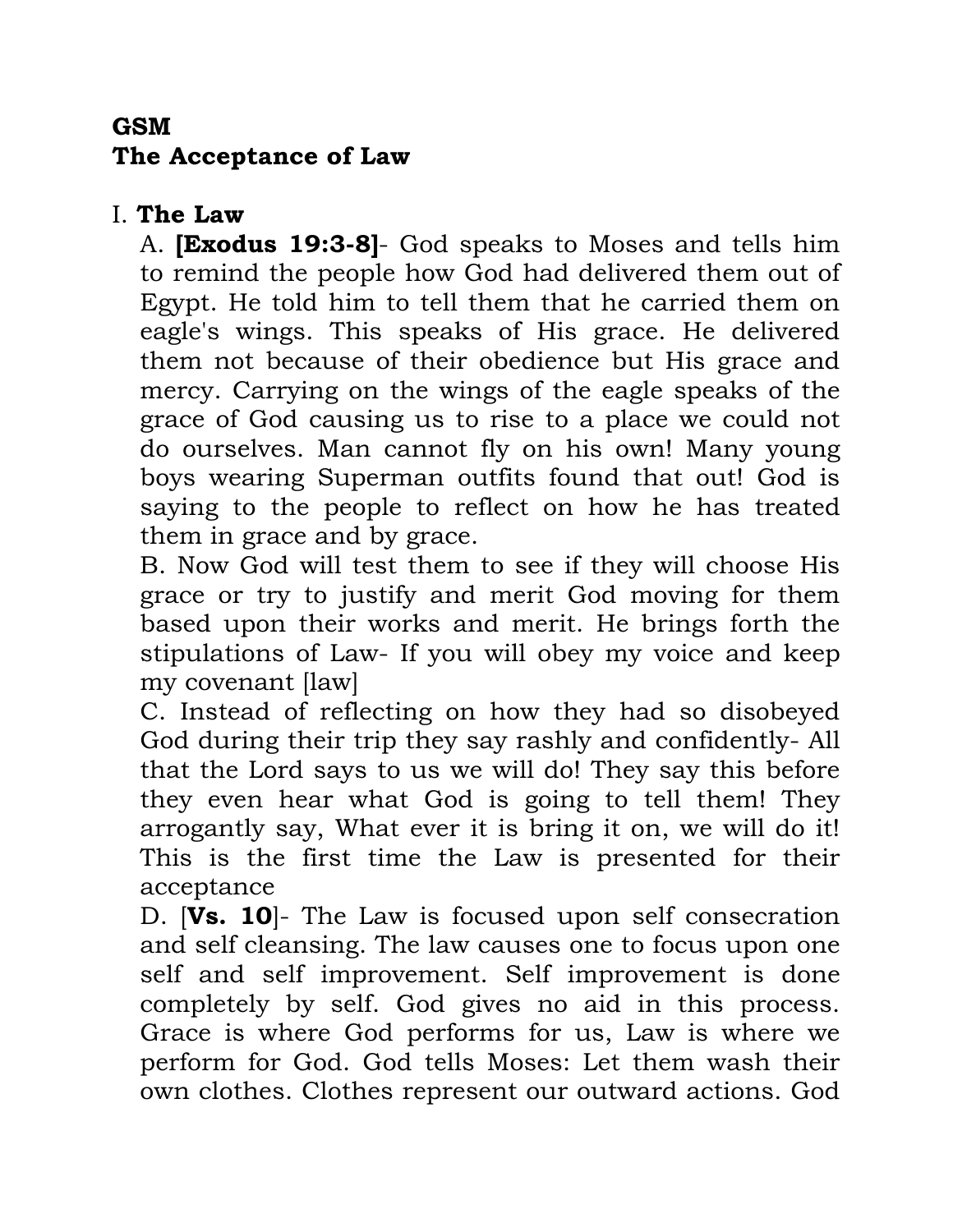tells them that they will have to wash their clothes. This means they will have to clean themselves up for God. What does this produce?

E. Distance from God! No amount of self effort to cleans oneself is sufficient for God's perfect holiness. God must separate Himself from defilement and sin. [**VS 12**]- Set bounds so the people cannot come to me. The Law sets up bounds so that people are cut off from God. The more you try to draw close to God based upon your performance the more distant God will seem to you. Grace draws you into God's bosom as the disciple John was at the last supper. Peter boasted in his love for the Lord, but John on Jesus breast relied on Jesus' love for Him. This is grace.

F. [**Ex. 19:18**]- God comes down in fire and dark smoke. This speaks of wrath and judgment. God's holiness and judgment are revealed in the Law. Trying to become holy enough to merit God blessing you will only bring his judgment and disapproval. Jesus only showed anger toward those who were legalistic and self righteous.

G. [**Ex. 19:21**]- He warns again for the people not to break through the bounds to come up the mountain. This is because God knew they would disobey what they were told and try to do it! God knew what was in the heart of man!

H. [**Ex. 19:22**]- The priests were to sanctify themselves. In the new covenant we become priests and are sanctified by the blood and Spirit of God, not self sanctified. So many Christians are trying to become holy instead of believing they have been made holy by grace. When you get a revelation you are holy, then the unclean things of this world will repulse you. A prince who knows who is his will not soon wear rags happily. No sheep will tolerate the mud for long.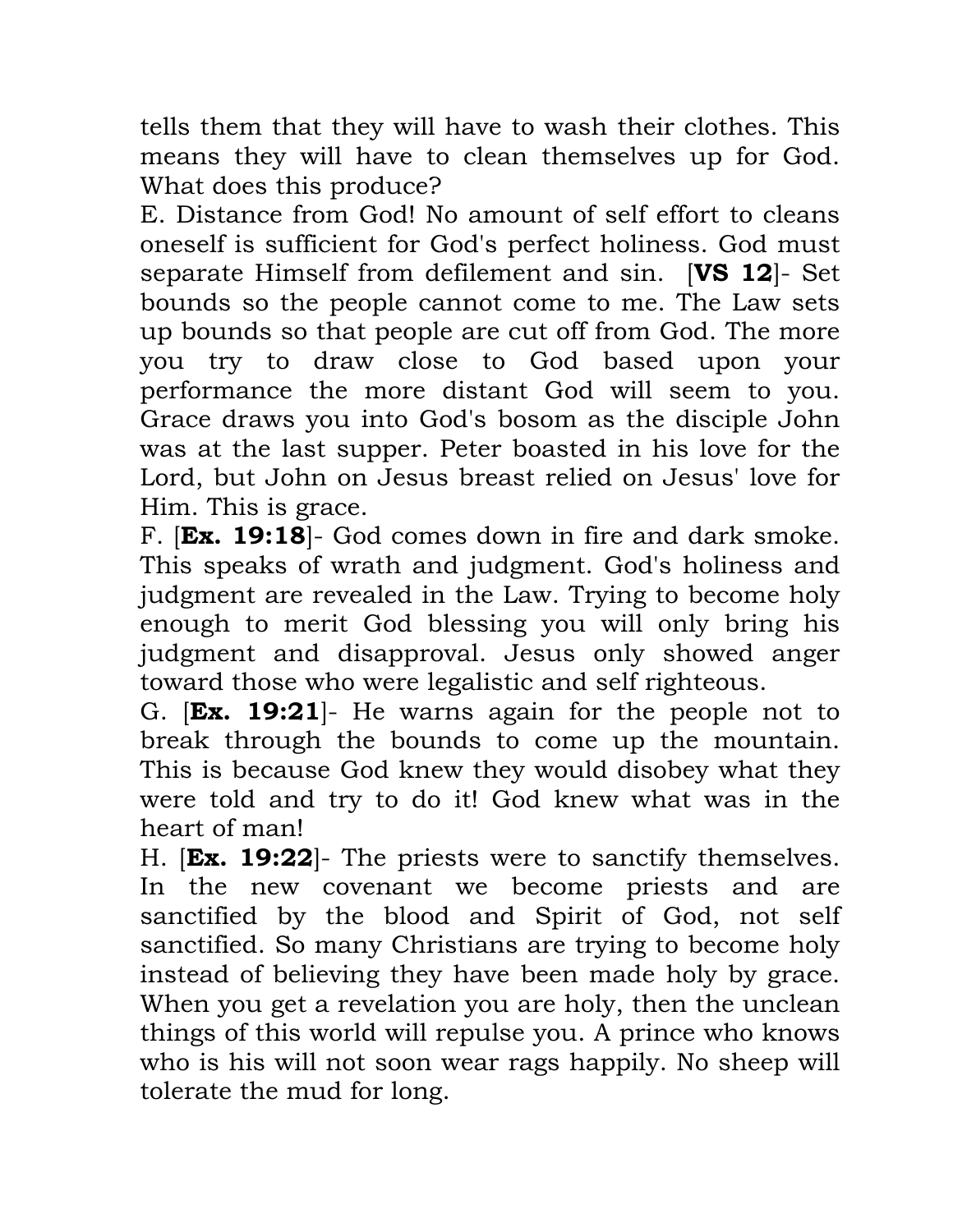I. [Ex. 20:1]- God starts speaking in the hearing of all the people. He gives ten commandments. 10 speaks of trial and judgment. God is basically saying. If you want to try to become holy before me and merit what I give to you then you must keep all these commandments perfectly all the time.

J. [**Ex. 20:18**]- The people ask that God not speak to them directly. They want to get God's words indirectly from their pastor. This is a sign of legalistic living. Many Christians live by second hand revelation and what God is saying. They only want to hear from the pastor and from ministers on T.V. They do not desire to get on their knees and hear from God themselves. They do not go to the Word of God themselves to hear God speak. They want hear what God says through others.

K. [**Ex. 20:20**]- God came to test the people with the 10 commandments. God wanted to see if the people would ask for His grace instead of thinking they merit God moving in their lives. God wanted them to fear how holy and great God was. He wanted the people to realize they could not be holy enough for Him. Those under the Law say they are upholding the holiness of God by their legalistic beliefs and preaching, but actually they are lowering it. They lower it to the standard that they can keep it and then excuse themselves of the rest or ask God to forgive them of the rest. He did not want them to sin. The strength of sin is the Law. God did not want them to sin. So, God wanted them to choose grace! But they did not.

L. [**Ex. 20:24-26**]- Exodus 20 is a famous chapter because it contains the 10 commandments. However, the highlight of this chapter that most do not see is not the 10 commandments but the altar God commands to be built! Right after giving the 10 commandments God